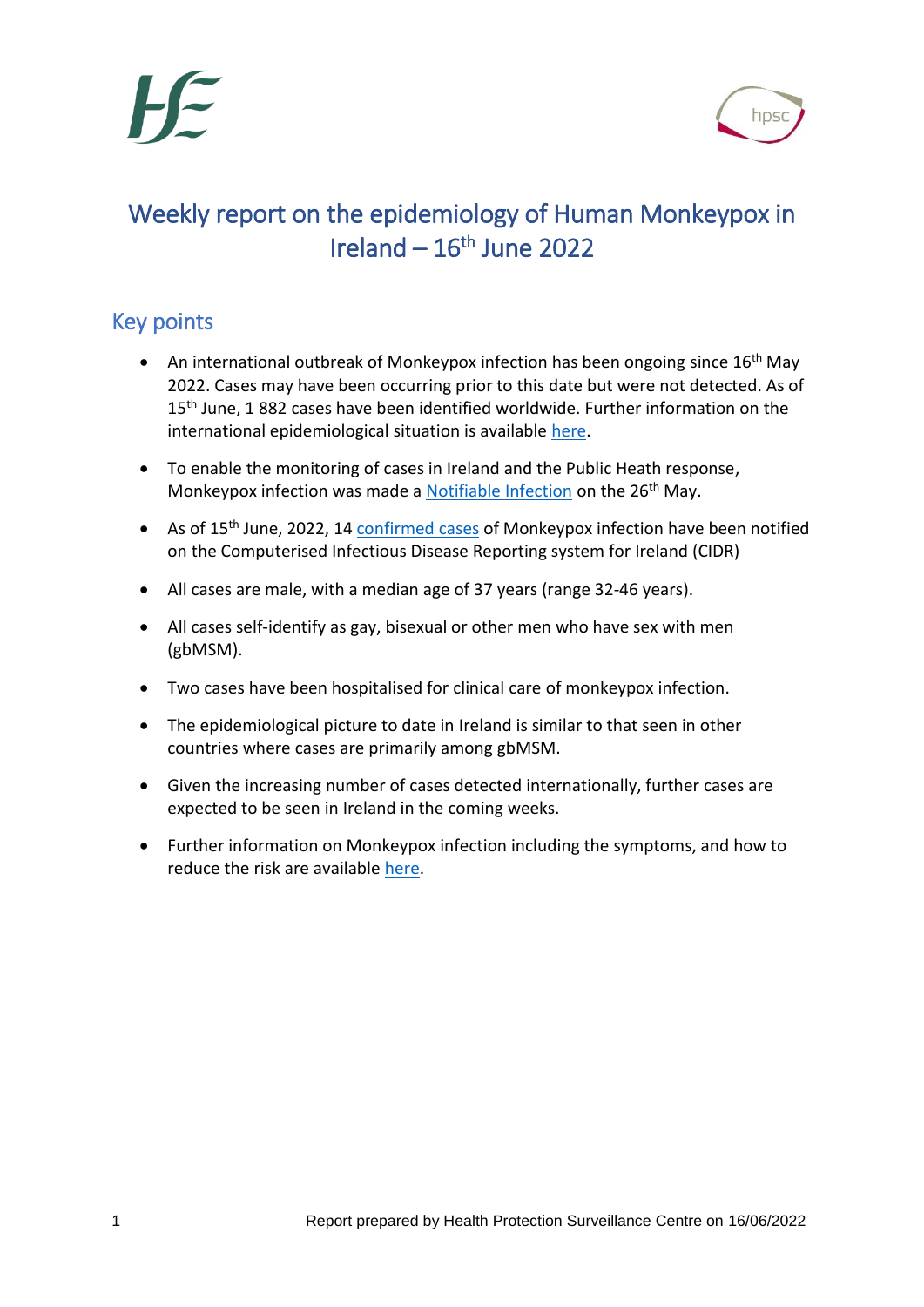

**Figure 1: Number of confirmed cases of Monkeypox infection by epidemiological date reported on CIDR in Ireland between 16/05/2022 to 15/06/2022**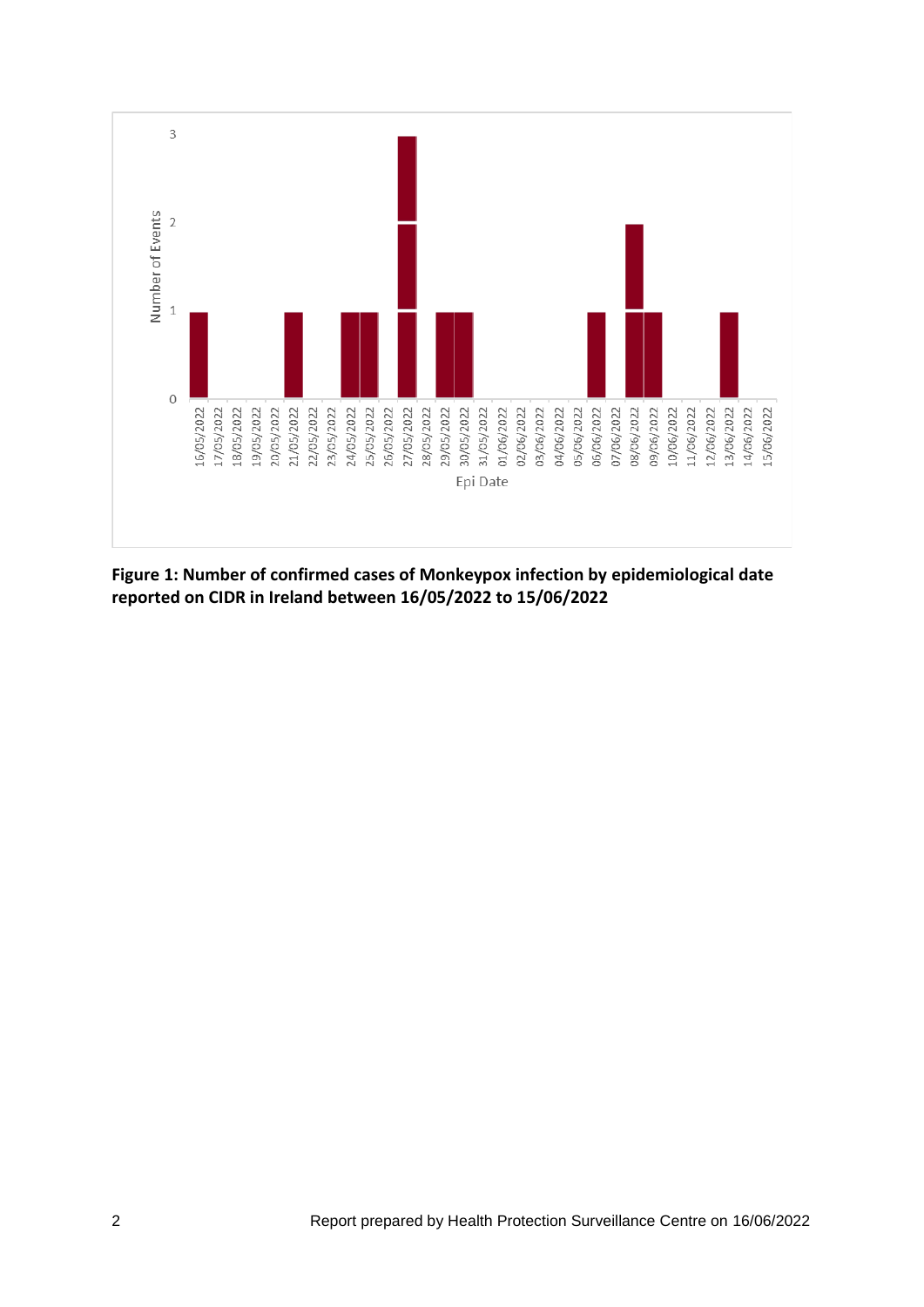|                              |                    | <b>Number</b><br>of events | % of events |
|------------------------------|--------------------|----------------------------|-------------|
| <b>Total confirmed cases</b> |                    | 14                         | 100.0       |
| Gender                       | Male               | 14                         | 100.0       |
|                              | Female             | 0                          | 0.0         |
| Age (years)                  | Mean age (years)   | 38                         |             |
|                              | Median age (years) | 37                         |             |
| Age groups (years)           | $0 - 18$           | 0                          |             |
|                              | 19-24              | $\mathbf 0$                |             |
|                              | $25 - 34$          | 6                          | 42.9        |
|                              | 35-44              | 6                          | 42.9        |
|                              | 45-54              | $\overline{2}$             | 14.2        |
|                              | 55-64              | 0                          |             |
|                              | $65+$              | $\overline{0}$             |             |
| <b>Sexual orientation</b>    | gbMSM              | 14                         | 100.0       |
|                              | Other              | 0                          |             |
|                              | Not known          | $\mathbf 0$                |             |
| Admitted to hospital*        |                    | $\overline{2}$             | 14.2        |

**Table 2: Summary characteristics of confirmed cases of Monkeypox infection, based on cases reported up to midnight 15-06-2022**

*\*Excludes cases hospitalised for isolation purposes only. There can be a time lag in the reporting of hospitalisation on CIDR.*